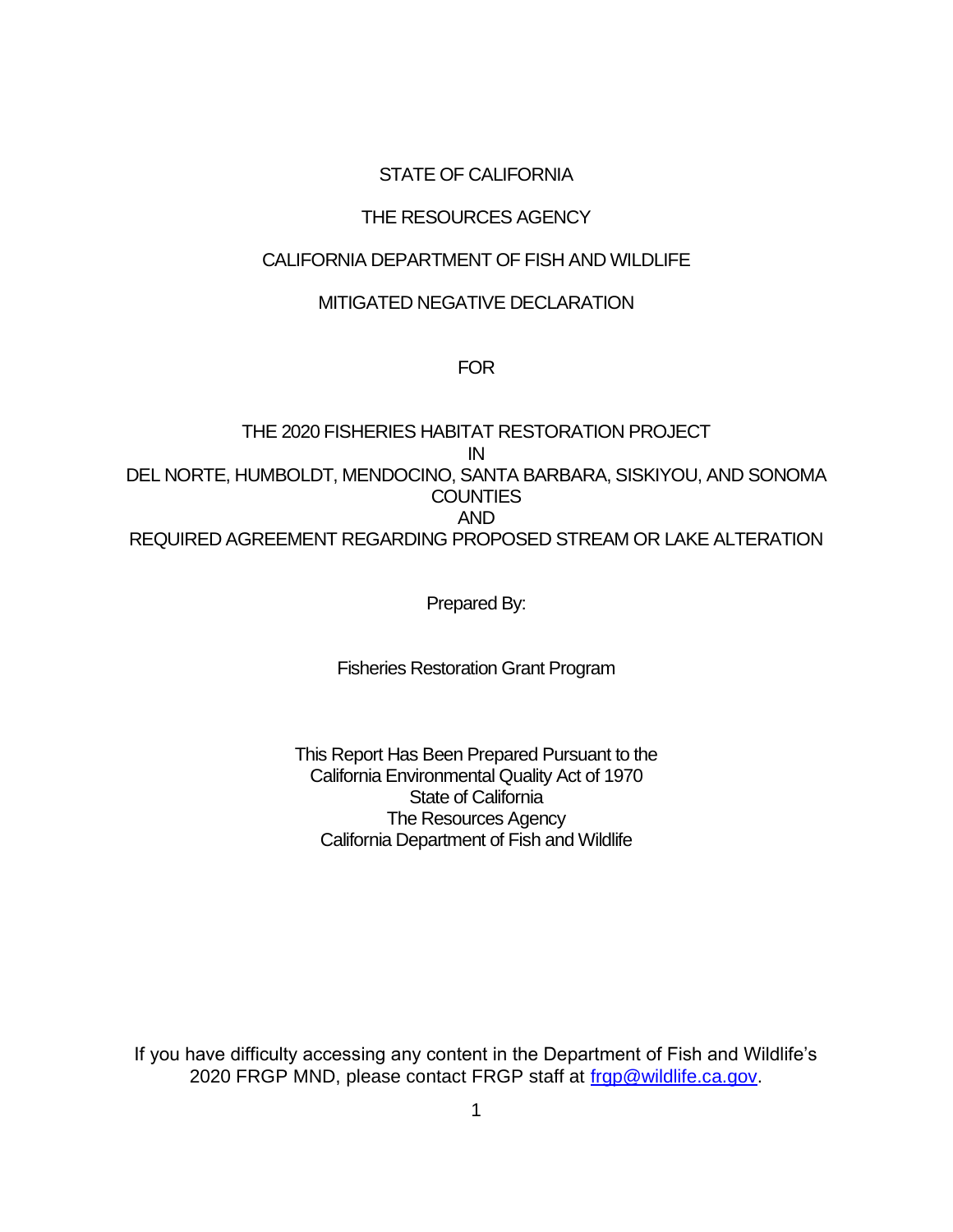## INITIAL STUDY AND MITIGATED NEGATIVE DECLARATION FOR THE 2020 FISHERIES HABITAT RESTORATION PROJECT IN DEL NORTE, HUMBOLDT, MONTEREY, SANTA BARBARA, SISKIYOU, AND SONOMA **COUNTIES** AND REQUIRED AGREEMENT REGARDING PROPOSED STREAM OR LAKE ALTERATION

**The Project:** This project uses grant funds approved by the California Legislature to initiate activities that are designed to restore, enhance, and protect salmon and steelhead trout (*Oncorhynchus mykiss*) habitat in coastal and central valley streams and watersheds. Years of poor land management within California's watersheds which combined with natural events has altered native habitats. This has limited the ability of fish to survive and successfully reproduce in coastal and central valley streams that historically produced large populations of salmon and steelhead trout. These proposed projects are designed to increase populations of wild anadromous fish in coastal and central valley streams by restoring ecological function to their habitat.

The project's objectives are to improve spawning success for adult salmon and steelhead trout as well as to increase survival for eggs, embryos, and rearing juvenile salmonids. Bank erosion and riparian enhancement treatments improve spawning conditions and embryo survival by reducing sediment yield to streams. Upslope road decommissioning or upgrading also help address these widespread problems. The replacement of migration barriers at stream crossings with bridges or natural stream bottom culverts allow adult and juvenile salmonids access to additional spawning and rearing habitats. The installation of instream habitat improvement structures recruit and sort spawning gravel for adult salmon and steelhead trout and create summer rearing pool and over-wintering habitat for juveniles.

**The Finding:** Although the projects may have the potential to cause minor short-term impacts on soil, vegetation, wildlife, water quality, and aquatic life, the measures that shall be incorporated into the project will lessen such impacts to a level that is less than significant (see initial study and environmental checklist).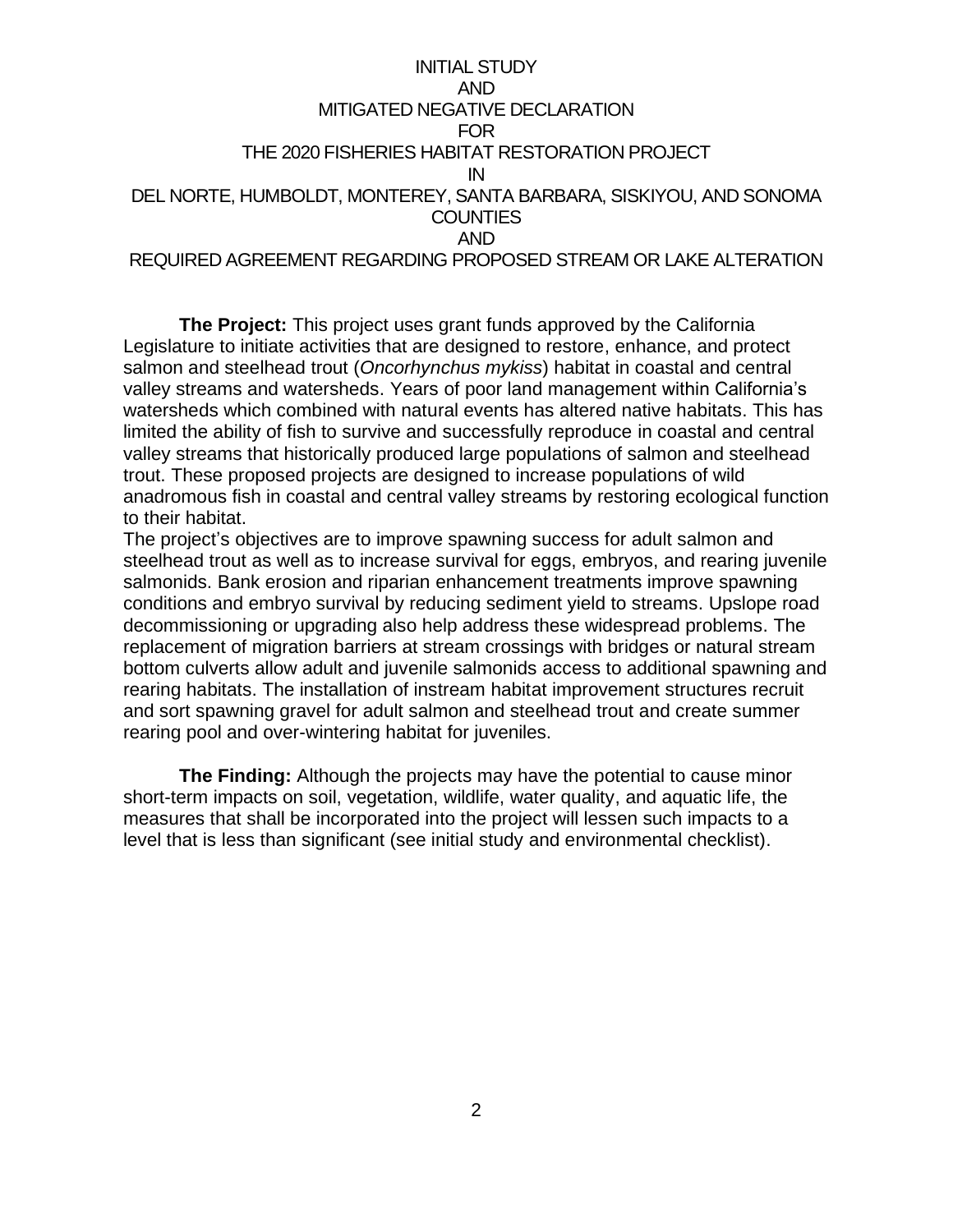**Basis for the Finding:** Based on the initial study, it was determined there would be no significant adverse environmental effects resulting from implementing the proposed project. In addition, the project is expected to achieve a net benefit to the environment by enhancing and maintaining quality salmonid spawning and rearing habitat in the seven-county project area.

The California Department of Fish and Wildlife (CDFW) finds that implementing the proposed projects will have no significant environmental impact.

Therefore, this mitigated negative declaration is filed pursuant to the California Environmental Quality Act (CEQA), Public Resources Code (PRC) § 21080 (c2) and California Code of Regulation (CCR) Title 14 § 763. This proposed mitigated negative declaration consists of all of the following:

- **Introduction - Project Description and Background Information**
- **Initial Study Environmental Checklist Form**
- **Explanation of Response to Initial Study Environmental Checklist Form**
- **Appendix A.**
	- o **Non-Physical Items**
	- o **Action Items**
	- o **State-Wide Action Items Location Maps**
- **Appendix B. Mitigation Measures, Monitoring and Reporting Program For the 2020 Fisheries Habitat Restoration Project**
- **Appendix C. Protocols for Surveying and Evaluating Impacts to Special Status Native Plant Populations and Sensitive Natural Communities**
- **Appendix D. Procedure for the Programmatic Evaluation of Paleontological Resources for the Fisheries Habitat Restoration Project**
- **Appendix E. Procedure for the Programmatic Evaluation of Archaeological Resources for the Fisheries Habitat Restoration Project**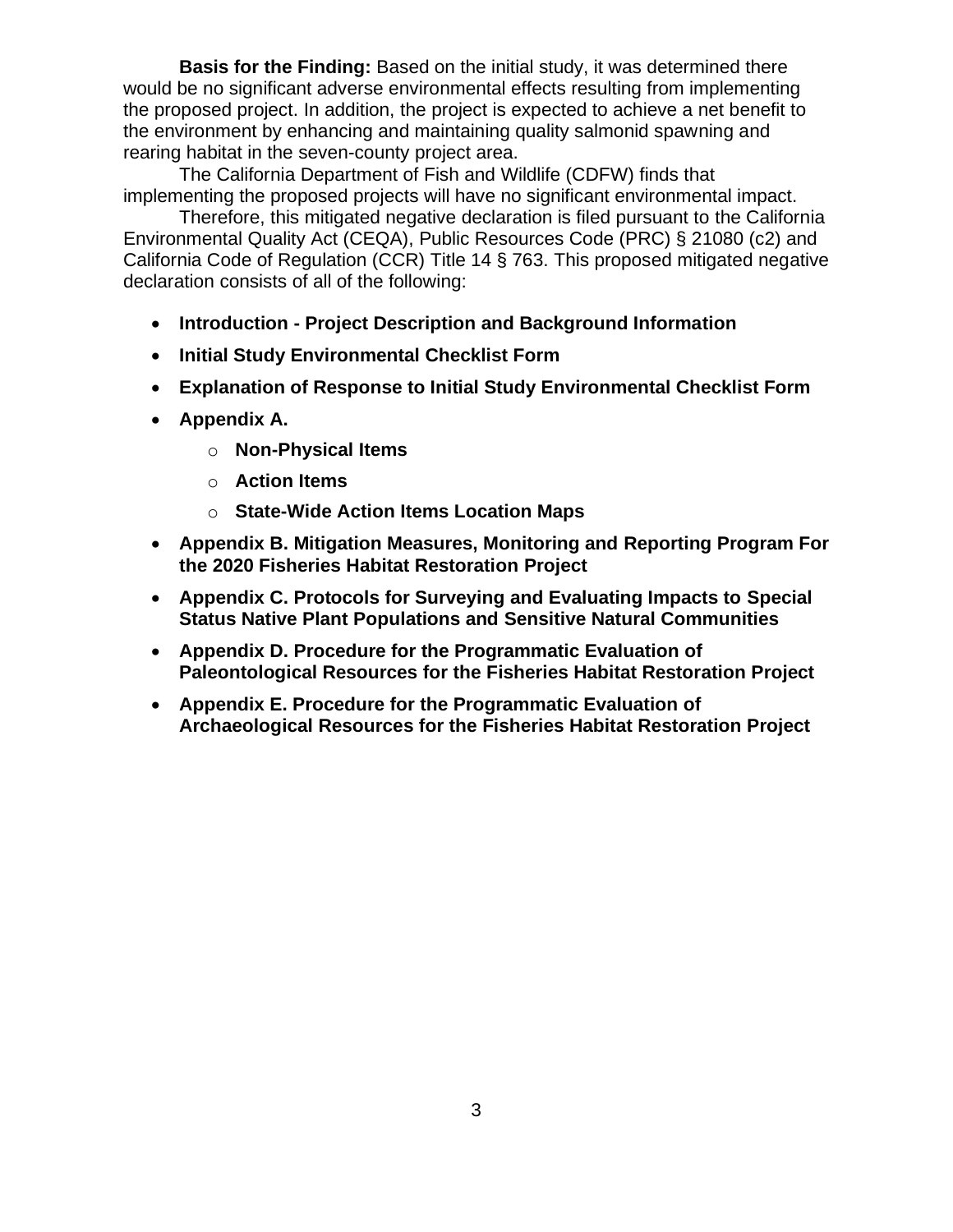#### FOR

# THE 2020 FISHERIES HABITAT RESTORATION PROJECT IN DEL NORTE, HUMBOLDT, MENDOCINO, MONTEREY, SANTA BARBARA, SANTA CRUZ, AND SONOMA COUNTIES AND

## REQUIRED AGREEMENT REGARDING PROPOSED STREAM OR LAKE ALTERATION

#### **INTRODUCTION**

The 2020 Fisheries Habitat Restoration (FHR) project is awarding Fisheries Restoration Grant (FRGP), and Forest Land Anadromous Restoration (FLAR) grants for projects in Del Norte, Humboldt, Mendocino, Santa Barbara, Siskiyou, and Sonoma counties. These projects are subject to review under the California Environmental Quality Act (CEQA) (PRC § 21000 et seq.). CDFW received 79 applications in response to its 2020 FHR Proposal Solicitation Notice. For some of those applications, a lead agency has already prepared an environmental impact report or negative declaration for its approval of the project proposed in the application. Accordingly, the projects proposed in such applications are not included in this Initial Study and MND but still may be being considered for funding and are not included in the 42 projects listed in this document.

CDFW conducted administrative reviews on all applications it received in response to its 2020 FHR Proposal Solicitation Notice and technical reviews on all applications that passed administrative review. Based on those reviews, the CDFW is considering funding, in whole or in part, up to 42 habitat restoration items that are included in this Initial Study and MND: 28 action items and 14 non-physical items. At the time this document is being prepared, CDFW has not made final funding decisions on these items. Therefore, some of the projects described in this document may not receive funding from the CDFW. Projects not selected for funding from the CDFW would then be void from using this document. This analysis includes all 42 habitat restoration items in order to disclose the greatest possible potential impacts that could result from CDFW's implementation of the FHR project.

The 28 action items, which are discussed in detail in the environmental analysis that follows (listed in Appendix A, Action Items) are the principal focus of the environmental analysis set forth below.

The 14 non-physical items are proposed to be carried out within various counties of California. These non-physical items involve activities such as watershed evaluation, assessment, project planning, technical training, monitoring, and public involvement. Each of these non-physical items are identified in Appendix A, Non-Physical Items. If reviewed individually, these items would likely be appropriate for categorical exemptions such as CEQA Guidelines § 15262 (Feasibility and Planning Studies), § 15306 (Information Collection), § 15313 (Acquisition of Lands for Wildlife Conservation Purposes), and § 15321 (Enforcement Actions by Regulatory Agencies). However, as part of the FHR project, these items are included within the analysis of this Initial Study and MND. Because these items are limited to non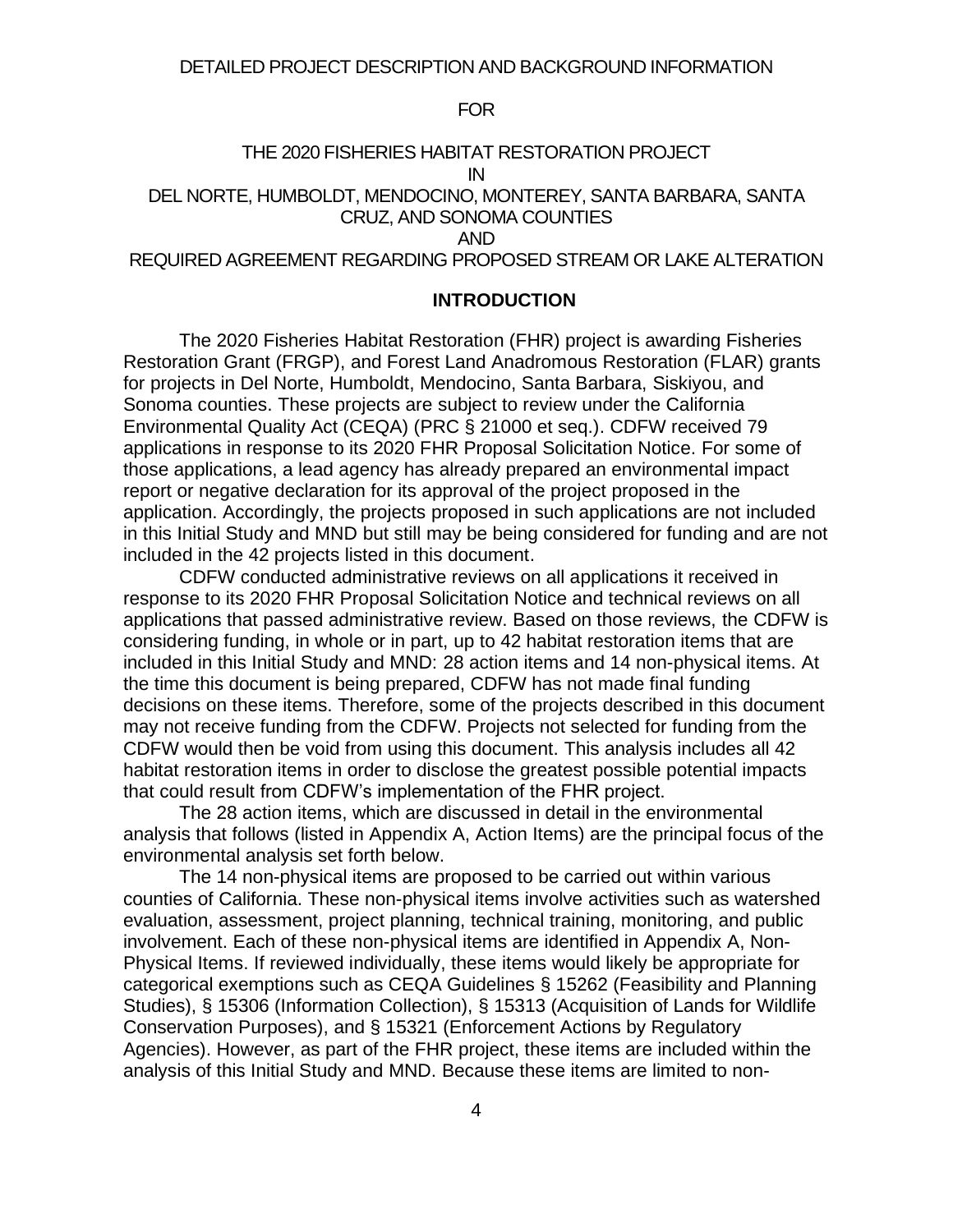physical activities that would not be anticipated to result in any environmental impacts or result in significant impacts due to unusual circumstances, they would not incrementally add to any potentially significant impacts that may result from the physical Items. Therefore, these non-physical items are not discussed further in the analysis.

The initial study and MND also serve to address potential environmental impacts that may occur to the extent an individual restoration activity requires a Lake and Streambed Alteration Agreement (LSAA) from the CDFW (See Fish and Game Code, § 1600 et seq.). Construction of all or a portion of some of the individual restoration activities may occur in subsequent years, depending on the terms for each individual FHR grant awarded by the CDFW.

## **PROJECT GOAL AND OBJECTIVES**

The primary goal of the FHR project is to maintain and restore natural watershed and river processes that create habitat characteristics favorable to salmonids.

The objectives of the FHR action items are to enhance the capability of streams to produce wild anadromous salmonids by maintaining, restoring, and improving stream function essential to salmonid production.

Finally, it is the CDFW's objective to implement this project while not causing a significant adverse effect on the environment or reducing the number or restricting the range of an endangered, threatened, or rare species.

## **BACKGROUND**

The CDFW may grant funds for habitat restoration to public and nonprofit organizations and Native American tribes. Sections 1501 and 1501.5 of the Fish and Game Code and Section 6217.1 of the Public Resources Code pertain to activities funded by the CDFW.

The FRGP was established in 1981 and is administered by the CDFW. This program was initiated by the precipitous drop in the population of fish in coastal streams, mainly salmon and steelhead trout. This program was developed as a mechanism to administer grant funds designated for the restoration of fish populations. Through the past several decades to the present time, funds allocated by the California Legislature have been used in this grant program in an effort to rebuild fish populations (see Fish and Game Code § 6900 et seq.). Initially, grants were awarded in three categories: stream restoration, fish rearing, and education. Since 1997, a more holistic restoration approach has been emphasized that facilitates habitat enhancement throughout the watershed.

There are many factors responsible for the decline of California salmon and steelhead trout stocks. One important factor is the degradation of stream habitats. Activities in watersheds including logging, mining, road building, livestock grazing, water diversions, urban sprawl and dam construction have seriously impacted the ability of fish to survive and reproduce. For example, excessive fine sediment has reduced egg and fry survival, removal of riparian vegetation has contributed to increased water temperatures, water diversions, and culverts have impaired habitats and dams have blocked fish passage. Habitat destruction has been instrumental in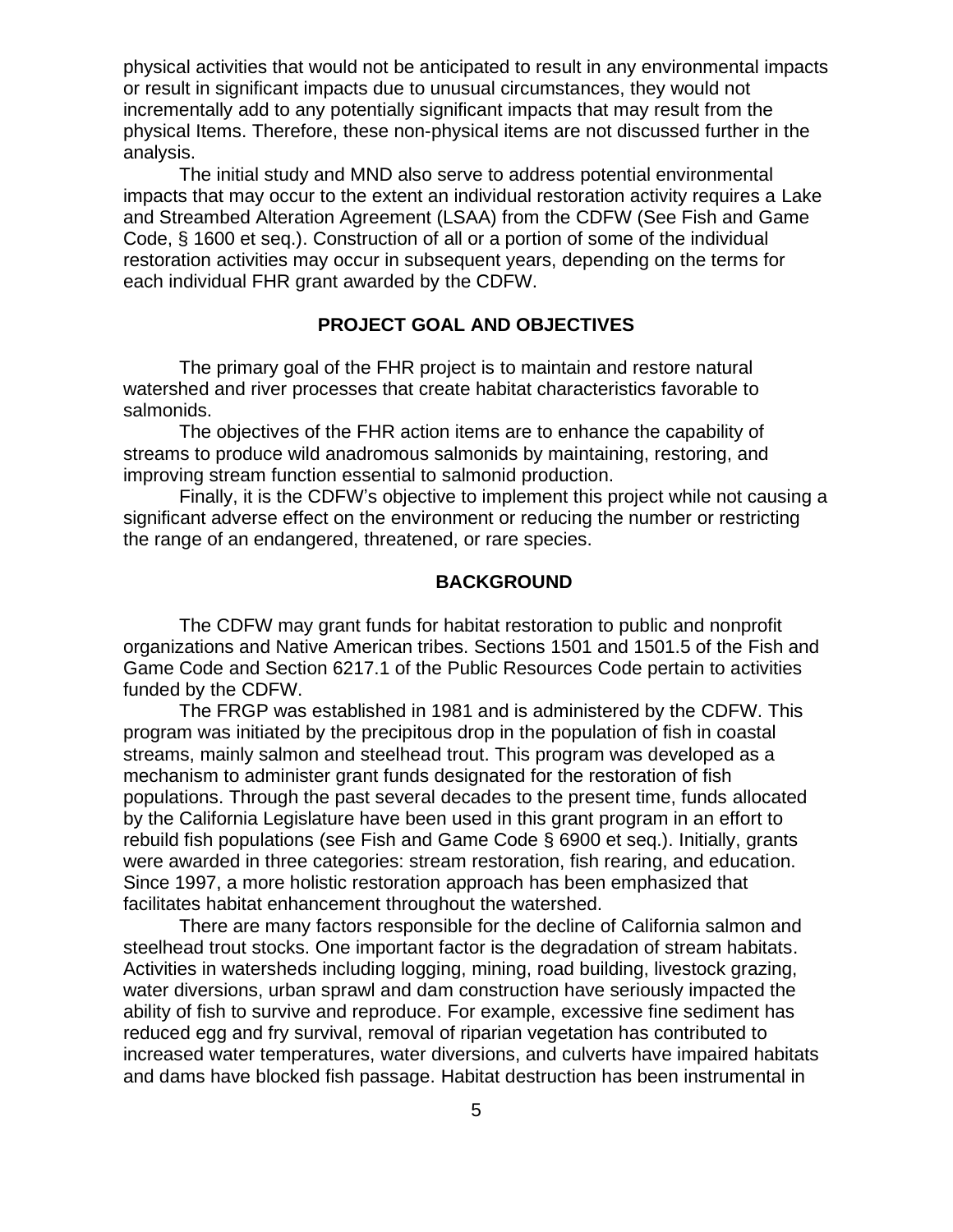drastically reducing native anadromous fish populations. Natural events such as wildfire, drought, and floods have exacerbated these problems and accelerated the alteration of habitat further. The resulting decline in fish populations has caused extreme financial hardship to a once thriving commercial fishery and drastically reduced, or in some cases eliminated, a very popular sport fishery. Poor ocean conditions resulting in the collapse of the marine food chain along with the various factors stated above has culminated in the population crash of the Central Valley Chinook Salmon (*Oncorhynchus tshawytscha*) in 2008 and 2009. This event prompted the closure of recreational and commercial ocean salmon season in 2008 and 2009. Most stocks have been reduced to the point where listing under the Federal and State Endangered Species Acts has become necessary.

The FRGP was instituted because the critical need to restore salmon and steelhead trout habitat was recognized. Guided by the *California Salmonid Stream*  Habitat Restoration Manual 4<sup>th</sup> Edition (Flosi et al., 2010), hundreds of habitat restoration actions funded by the FRGP have been completed by government agencies, Indian Tribes and nonprofit groups. Activities have included revegetation with livestock exclusion fencing, riparian planting, removal of barriers to fish passage, bank stabilization and other bank protection structures, decommissioning of roads, and improving drainage systems on existing roads. Instream structures such as boulder clusters, wing deflectors, and log cover have also been used. Road crossings that have impeded fish migration have been replaced with bridges or culverts with natural stream bottoms allowing fish to access additional stream reaches. Finally, other watershed improvement activities include installation of fish screens to prevent entrainment of juvenile salmon and steelhead trout. These actions create spawning and nursery habitat, provide escape cover and prevent fine sediments from entering streams. Project monitoring has shown significant habitat improvements in streams where this work has taken place. As this program continues, there is an expected gradual rebuilding of salmon and steelhead trout populations.

The FLAR funds projects in forested watersheds to restore conditions beneficial to State and/or federally listed coho salmon (*Oncorhynchus kisutch*), Chinook Salmon, or steelhead trout. FLAR projects are funded by the Timber Regulation and Forest Restoration Fund. FLAR projects must address legacy impacts of forest management such as impeded fish passage at forest road stream crossings, sediment discharge from old forest roads and landings, and lack of instream large woody debris providing rearing habitat.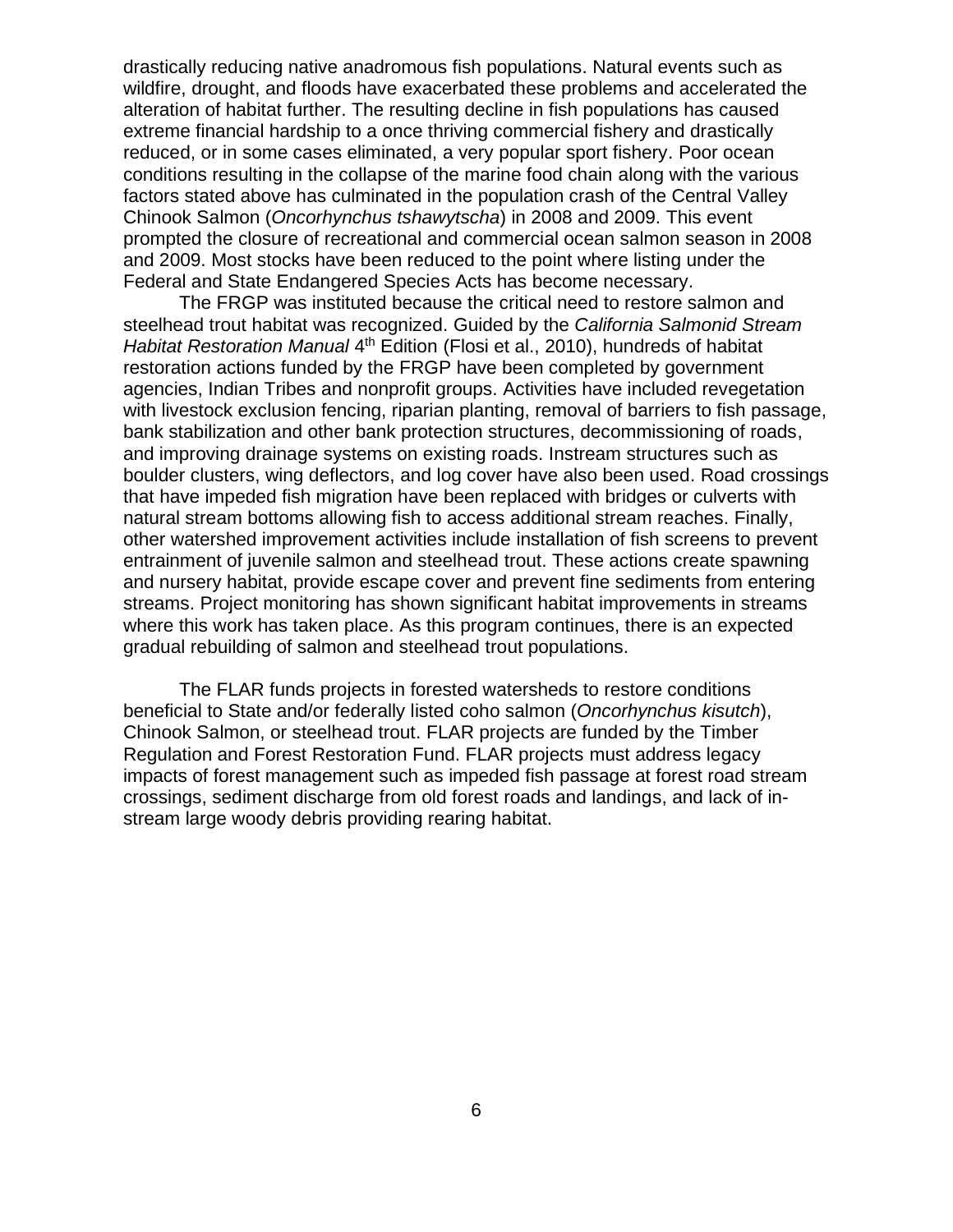# **PROJECT LOCATION**

Activities performed in the FHR occur in watersheds that have been subjected to significant levels of logging, road building, mining, grazing, and other activities that have reduced the quality and quantity of stream habitat available for native anadromous fish.

Coastal watersheds previously dominated by mature redwood and Douglas fir forests, contain extensive road and skid trail systems from tractor logging. These previous mature, forested areas can now be found in various seral stages of vegetative recovery and are predominate in the coastal FRGP region. Action items are implemented within the stream course to improve fish habitat. Upslope restoration actions improve fish habitat by reducing the input of fine sediment to the stream environment.

Inland locations are usually in watersheds dominated by pine and fir forests, often with steep unstable terrain; some inland locations are in valley areas in agricultural use. Most restoration activities are intended to reduce sediment delivery to streams and provide spawning and rearing habitat in the streams. Streams flowing through valley areas will be treated to stabilize stream banks and increase riparian vegetation.

Map 1 illustrates the FRGP geographic range, which include the coastal limits of anadromy and the inland range of anadromy in the Central Valley. Map 2 illustrates the FLAR geographic range; FLAR projects focus on restoring habitat impacted by forest management on private and nonfederal public forests.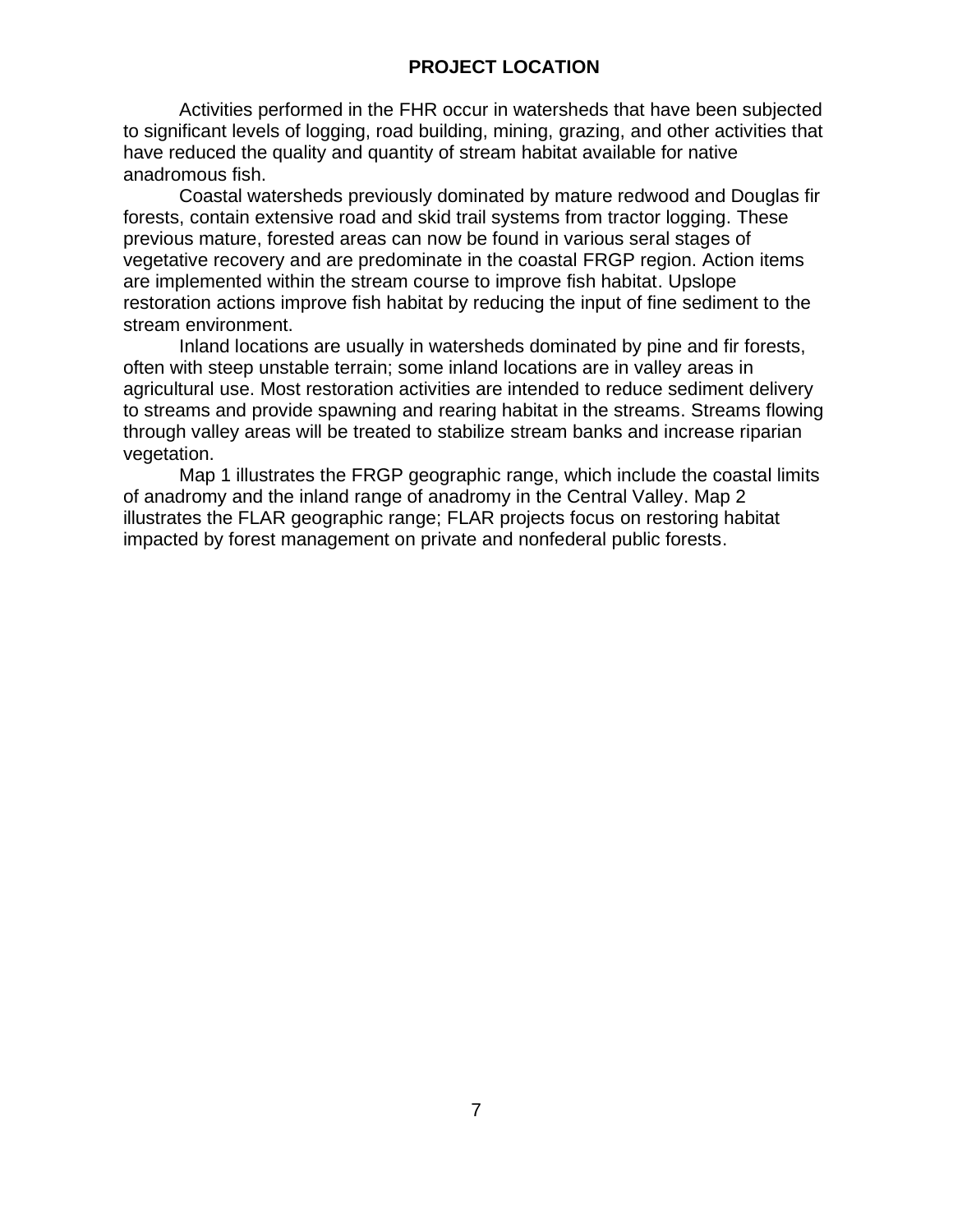

*Map 1. Area covered by FRGP*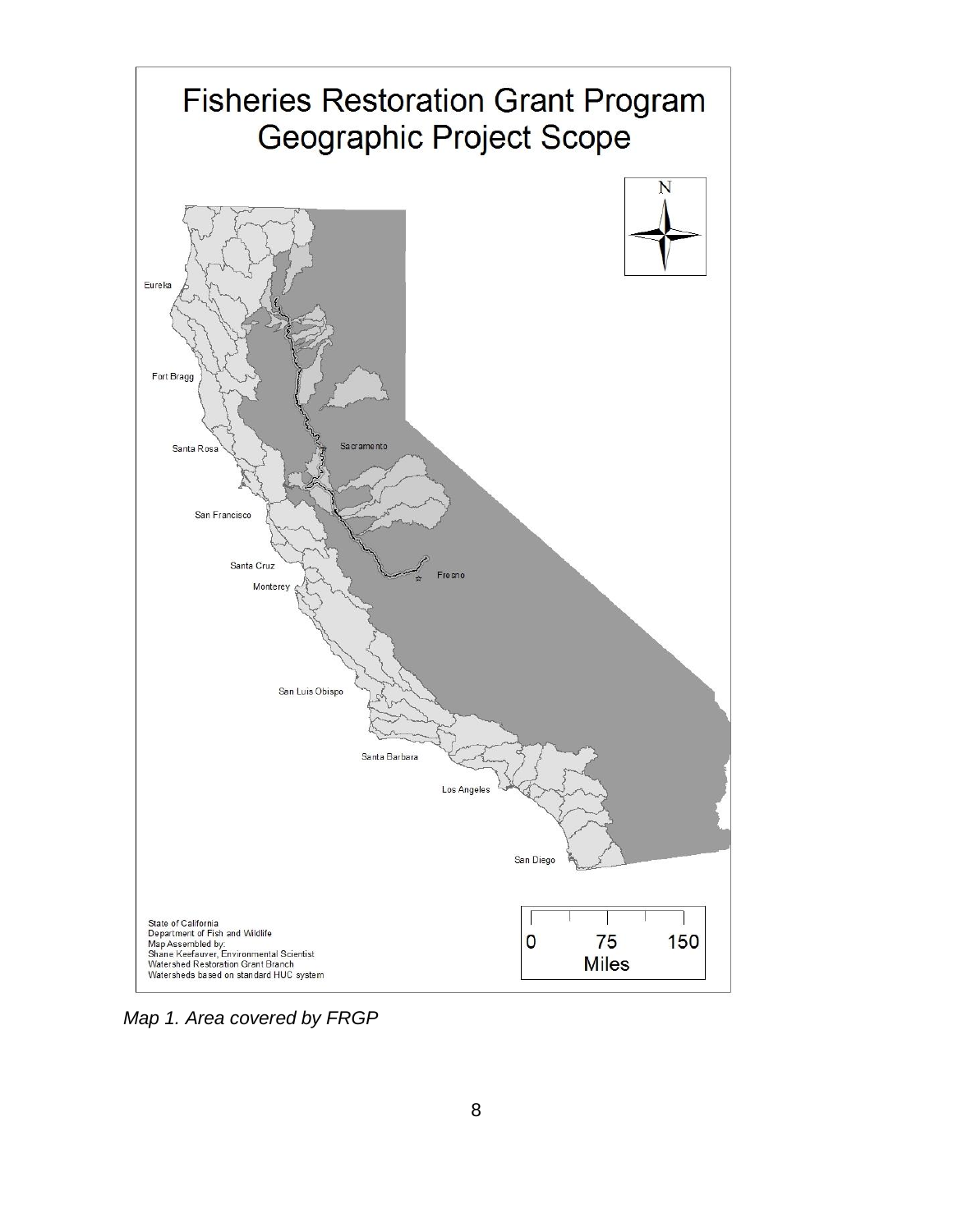

*Map 2. Area covered by Forest Land Anadromous Restoration*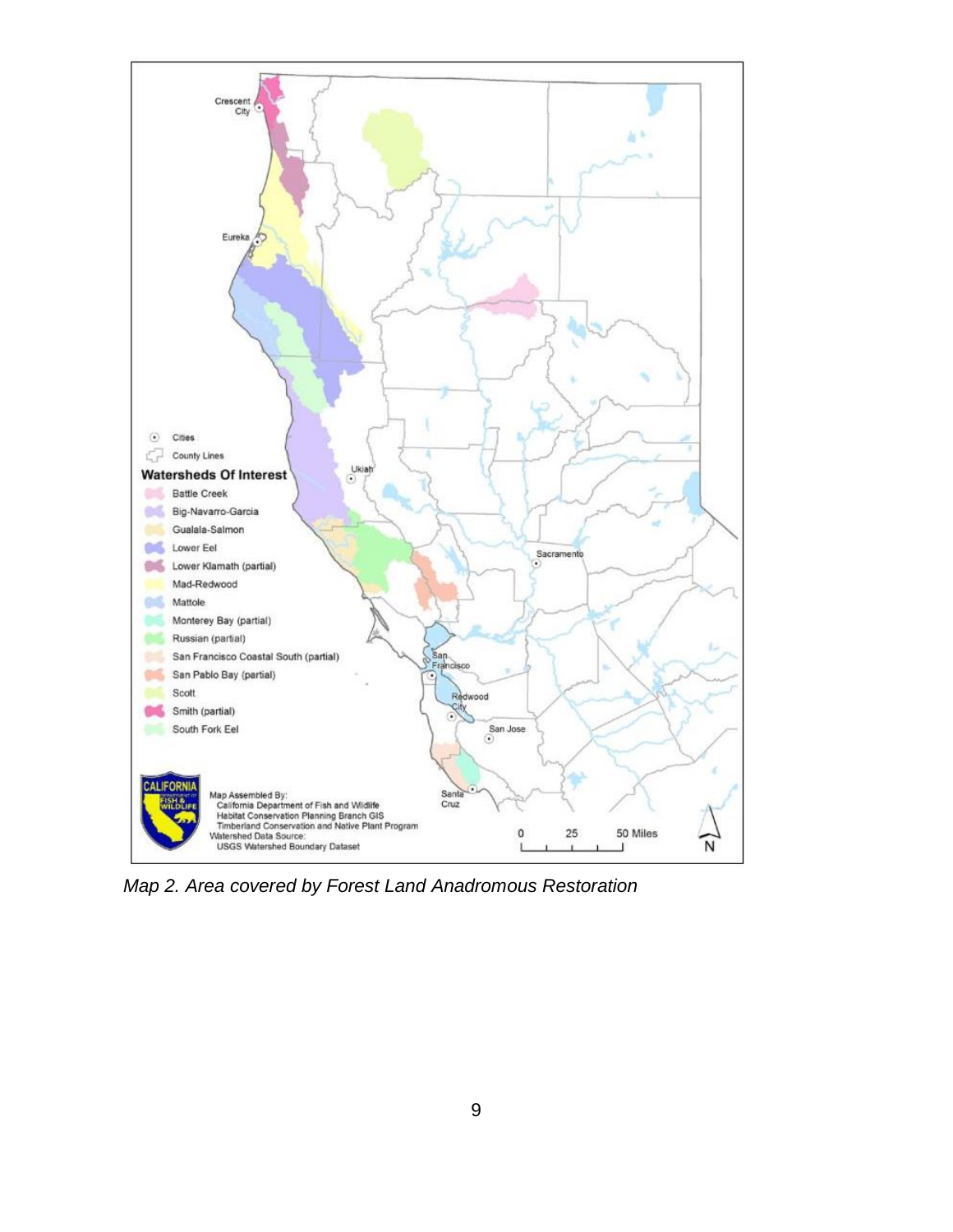#### **SCHEDULE**

The activities carried out in the FHR project will typically occur during the annual period of dry weather. Stream work is normally confined to the period of June 15 through November 1 or the first significant fall rainfall, whichever comes first. This is to take advantage of low stream flows and is outside the spawning and egg/alevin incubation period of salmon and steelhead trout.

Generally, upslope work occurs during the same approximate period. Road decommissioning and other sediment reduction activities are dependent on soil moisture content. Equipment access on dirt roads and the ability of equipment to move soil is inhibited by wet conditions. The scheduling of upslope work may also be affected by the avoidance of nesting or breeding seasons of birds and terrestrial animals.

Some activities may continue after November 1, but the extent of such activities is limited through grant conditions and compliance with any required permit. Post-November 1 activities are generally limited to hand planting of tree seedlings, which typically does not begin until December 1 and may continue until the end of March. Planting during the wet season is necessary to ensure the best survival of seedlings.

#### **PROJECT DESCRIPTION**

The CDFW releases an annual FHR Proposal Solicitation Notice (Solicitation) for proposals to fund fishery restoration, watershed assessment, and planning work throughout California. CDFW received 79 applications in response to its 2020 FHR Proposal Solicitation Notice. For some of those applications, a lead agency has already prepared an environmental impact report or negative declaration for its approval of the project proposed in the application. Accordingly, the projects proposed in such applications are not included in this Initial Study and MND. CDFW conducted administrative reviews on all applications it received in response to its 2020 FHR Proposal Solicitation Notice and technical reviews on all applications that passed administrative review. That process involved consideration of benefits to the fishery resources; the benefit for targeted species; project costs; potential environmental impacts of proposed projects; and the need for work in particular drainages or sites, which utilized various watershed assessment and planning work done by CDFW and others, including work previously funded through the FHR. Based on those reviews, CDFW is considering funding up to 42 habitat restoration items that are included in this Initial Study and MND: 28 action items and 14 nonphysical items. Those 42 habitat restoration items include funding proposals for projects in Del Norte, Humboldt, Mendocino, Santa Barbara, Siskiyou, and Sonoma counties. Prior to making final funding decisions, the Director of CDFW will consider the recommendations of the FHR Technical Review Team and this MND together with any comments received during the public review process for this MND. CDFW will then develop and execute grant agreements for the non-physical and action items selected for funding.

FHR operates under two Regional General Permits (RGP) issued by the U.S. Army Corps of Engineers (USACE). These permits cover most of the action items in the FHR project. RGP12 (file number: 2003-27922N) was issued in 2010 and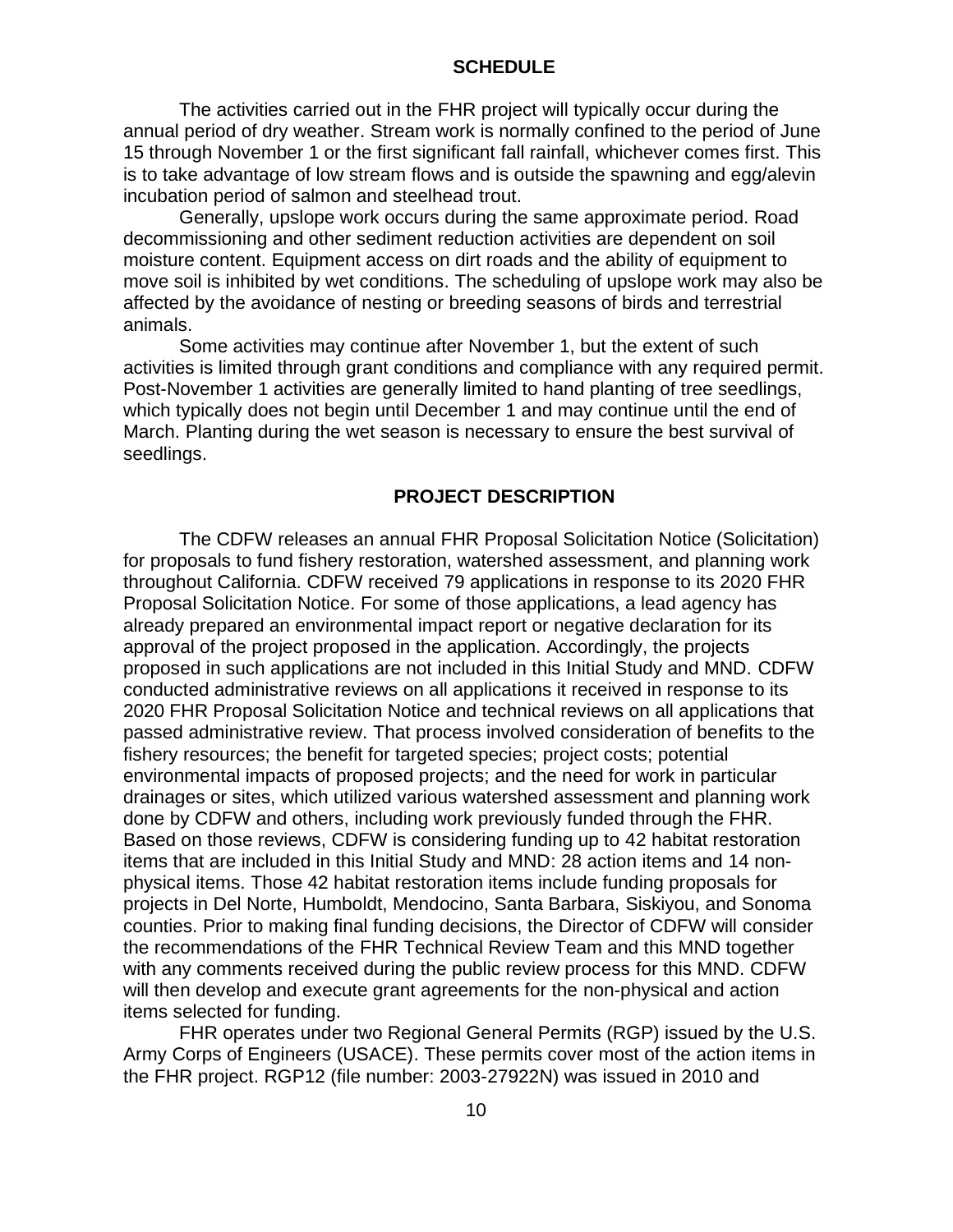renewed in 2016 by the USACE San Francisco District and covers action items implemented within the regulatory boundaries of the San Francisco District. RGP78 (file number: SPL-2019-00120-CLH) was issued in 2009 and re-issued in 2014 and 2019 by the USACE Los Angeles District and covers action items implemented within the regulatory boundaries of the Los Angeles District. The RGPs allow the CDFW, grantees, and other individuals and groups to conduct fishery habitat restoration activities using methods described in the *California Salmonid Stream Habitat*  Restoration Manual 4<sup>th</sup> edition (Flosi et al 2010) that have been evaluated by CDFW biologists. The National Oceanic and Atmospheric Administration (NOAA) and the U.S. Fish and Wildlife Service (USFWS) have issued biological opinions, which are incorporated into the corresponding RGPs. The biological opinions address the impacts of the FHR project and stipulate the mitigations that shall be implemented to avoid and/or minimize impacts to listed species.

CDFW will submit an application for a programmatic Section 401 Water Quality Certification to the State Water Resources Control Board for the 2020 FHR project items covered by the RGP12 and RGP78. That application will include a description of project work and methods to prevent impacts to water quality.

The CDFW's Lake and Streambed Alteration Agreement process (Fish and Game Code § 1600 et seq.) is an integral part of stream restoration planning and implementation. An agreement is developed for each action item, which defines required measures to minimize disturbance to the stream environment. Procedures to accomplish this task are contained in the CDFW Lake and Streambed Alteration Program (1600) webpage [https://www.wildlife.ca.gov/Conservation/LSA.](https://www.wildlife.ca.gov/Conservation/LSA) Activities such as installing replacement culverts to provide fish passage, operating equipment in or near streams, and installing bank stabilizing structures are all discussed in the context of minimizing impacts, and all required measures for species protection discussed in this document are incorporated into the agreement for each project.

All features of this project requiring CEQA review are being provided in sufficient detail to facilitate public review and clearly define the environmental evaluation. In order to achieve this goal, the FHR project items are considered to fall into two categories corresponding to similar activities and requirements for CEQA review. These two categories of items are as follows.

## **Public Involvement, Planning, Research, Monitoring, and Habitat Acquisition – Non-physical Items**

Non-physical items in this category include watershed evaluation, assessment, planning, habitat acquisition, and monitoring projects. The 14 non-physical items are listed in Appendix A, Non-physical Items. The non-physical items are all appropriate for either statutory or categorical exemptions under CEQA Guidelines § 15262 (Feasibility and Planning Studies), § 15306 (Information Collection), § 15313 (Acquisition of Lands for Wildlife Conservation Purposes), and § 15321 (Enforcement Actions by Regulatory Agencies). These non-physical items will not have a significant effect on physical conditions including land, air, water, minerals, plants, animals, ambient noise, historic sites, or aesthetics. Accordingly, these types of non-physical items will not be discussed further in this document.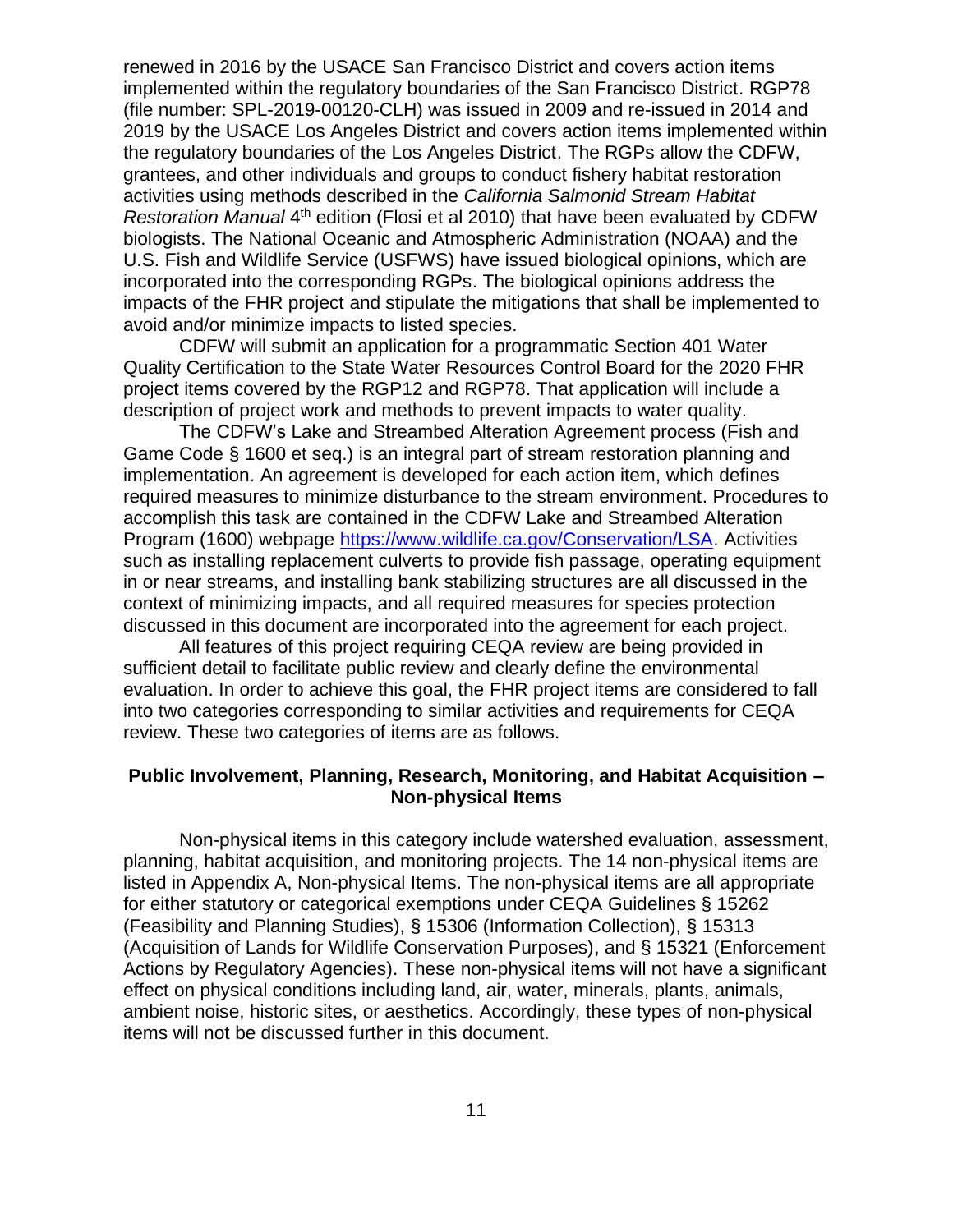#### **Restoration Element - Major Action Items**

There is a notable difference in the level of activity found under this category. The names of the 28 major action items (action items) in this category are presented in a list in Appendix A, Action Items. The location of each action item is illustrated on a statewide and on CDFW regional level maps in Appendix A. A detailed description of each action item in this element is also located in Appendix A, sorted by county.

Stream bank stabilization may include the use of boulder and cobble armoring of eroding banks, log cribbing, willow mattresses, or willow siltation baffles. Revegetation of riparian habitat normally involves the use of willow sprigs or willow or alder seedlings or transplants to stabilize banks and slopes, promote long-term shade and channel stability, and enhance large-wood recruitment. Indigenous stocks (when available) shall be used for all planting projects. Upslope earthmoving and culvert replacement require large size material and increased volumes to be moved by heavy equipment and, in so doing, involve certain limited construction activities. The techniques that are used for these action items have proven successful on many coastal streams and are detailed in the current version of the *California Salmonid*  Stream Habitat Restoration Manual 4<sup>th</sup> edition. This manual describes in detail how the work shall be performed in the field.

Typically, stream habitat restoration activities use dump trucks to deliver logs, root wads, or quarry rock to staging areas, and front-end loaders to deliver material to restoration sites. Existing stream crossings are used to access the stream in most cases. If stream crossings do not exist, the least damaging access points are selected based upon the size, type, and density of riparian vegetation. Where use of such access points is necessary, riparian vegetation can be affected, particularly the upper part of plants may be damaged, with the roots and lower parts receiving minimal damage. Plants damaged in this way usually re-sprout and recover. Access to restoration activity sites are identified before implementation of the action item and shall not create bank erosion or cause the removal of riparian trees. Staging areas at the activity sites are set up on dry stream banks where there is a minimum, and less than significant, impact to vegetation. Disturbed or bare mineral soils resulting from work activities, which are subject to surface erosion, are seeded and straw mulched.

Hydraulic excavators or backhoes may be used to excavate trenches or keyways in stream banks to anchor logs or boulder structures. Excavators are used to place materials, construct instream structures, and stabilize stream banks with boulders and logs. Willow cuttings are usually placed into the keyway trenches around the logs or boulders and then the trench is backfilled with cobble and native soil. This procedure anchors the structure into the stream bank, accelerates the establishment of willows around the structure, and prevents the stream from scouring around the newly placed structure.

Action items that stabilize stream banks or small stream-side landslides shall armor and buttress the landslide or stream bank using boulders, logs, root wads, and loose rock revetment. Revetments are designed with logs, root wads, and boulders that extend into the stream to provide instream cover and velocity breaks for salmonids. Smooth riprap, however, which accelerates water velocities along the stream bank, is not permitted under this program. When practical, the bank will be sloped back to a minimum 1.5 to 1 slope. A toe trench will be excavated at the toe of the landslide or eroding bank. The excavated trench shall be backfilled with boulders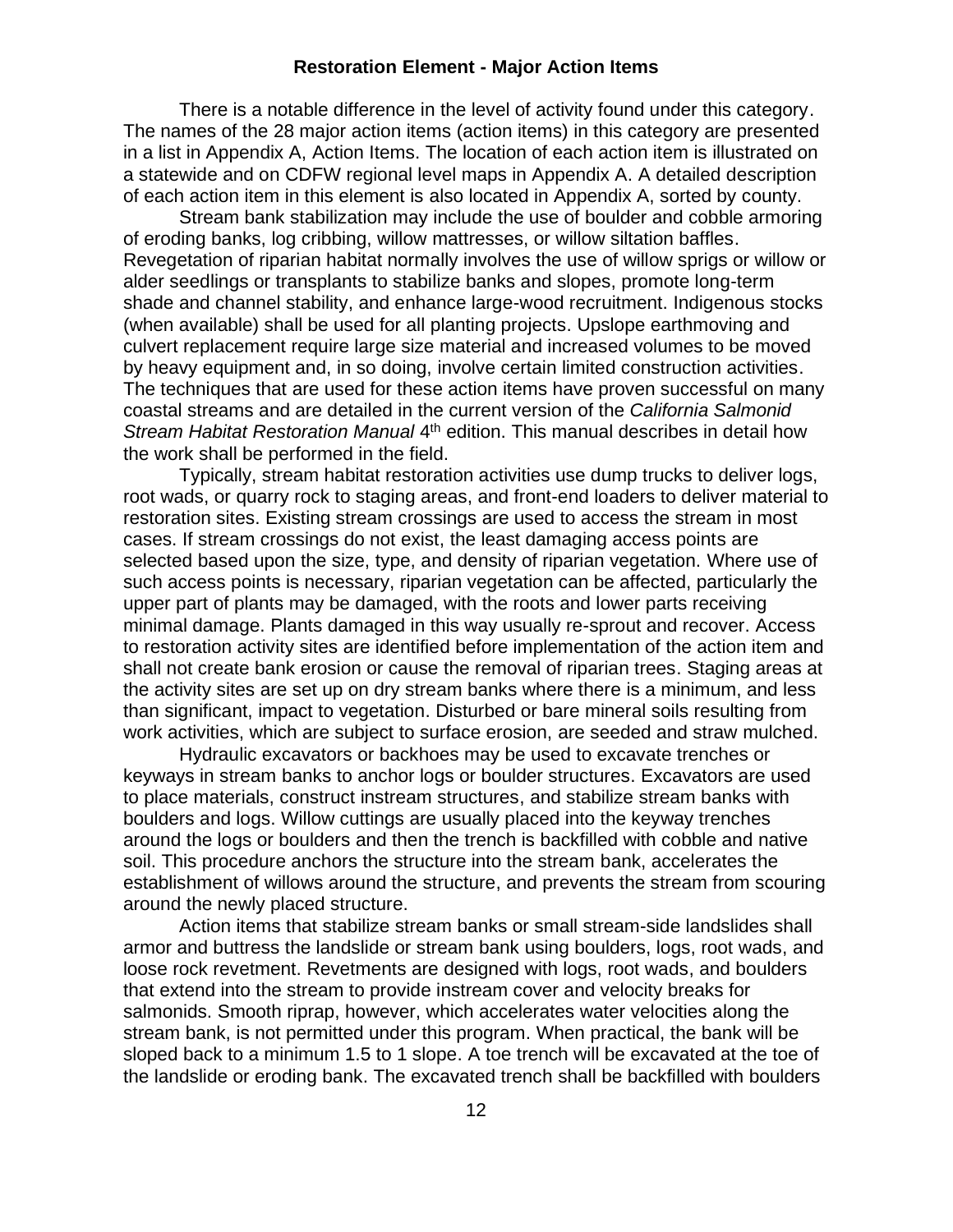and will extend up to the high-water mark. Rock from the toe trench, up to the highwater mark, shall be of a size that will withstand normal high flows. Revetment shall extend upstream and downstream of the unstable reach and shall be keyed into the stable banks.

Runoff from above the slide or eroding banks shall be diverted away from the area being stabilized. The slide face shall be re-vegetated using indigenous plants. Willow cuttings shall be placed in the toe trenches. Browse protectors shall be used on seedlings to prevent predation by browsing animals.

All work, except for the revegetation, shall take place during the summer and fall (low flow period) and shall be completed by November 1 or before the first significant seasonal rainfall, whichever comes first. Planting of seedlings takes place after December 1, or when sufficient rainfall has occurred, to ensure the best chance of survival of the seedlings, but in no case later than April 15. All habitat improvements shall be done in accordance with techniques described in the California Salmonid Stream Habitat Restoration Manual 4<sup>th</sup> edition.

Upslope action items upgrade or decommission roads by implementing all or part of the following tasks: road ripping or decompacting; installing or maintaining rolling dips (critical dips); installing or maintaining waterbars and crossroad drains; replacing, maintaining or cleaning culverts; outsloping roadbeds; re-vegetating work sites; and excavating stream crossings with spoils stored on site or end-hauled.

Sites which are expected to erode and deliver sediment to the stream are the only locations where work shall be authorized under this category. Work shall not be authorized to improve aesthetic values only.

Removal of road and skid trails shall include retrieving unstable material sidecast during original road construction and excavation of stream crossings and other watercourse fill. Stream crossings shall be excavated to original width, depth, and slope to expose natural channel morphology and armor. Side slopes will generally match original contours above and below the road. Culverts that are replaced in fish bearing reaches of streams shall be done in a manner to allow for unimpeded upstream and downstream fish passage.

When fill material is placed on road benches for permanent storage, the road bench shall be ripped or decompacted first. The fill shall then be placed against the cutbank and shaped to blend with the surrounding topography that existed prior to road construction. Outsloping of the roadbed will occur as needed, to reduce potential sediment delivery to the stream where there is insufficient fill available to recontour the site, or where there is evidence that the overall long-term stability of the site does not justify a full recontour treatment. Where practical, fill shall be compacted to the top of the filled cut to reduce the potential for fill cut failure. Spoil material shall be stored in stable locations where it will not erode. If stable spoils storage sites are not available within the project area, they will be end-hauled to a stable storage site outside of the project area. Areas chosen for this purpose shall be devoid of tree and shrub vegetation. Upon completion of each site, woody debris shall be scattered over the surface of the restored area as mulch.

Road crossing removal may involve some removal of vegetation that has grown in sediment that has been deposited upslope of road prisms. Most of this vegetation shall be used as coarse wood mulch on bare soils to reduce surface erosion. Some of the material shall be transplanted on-site as one component of the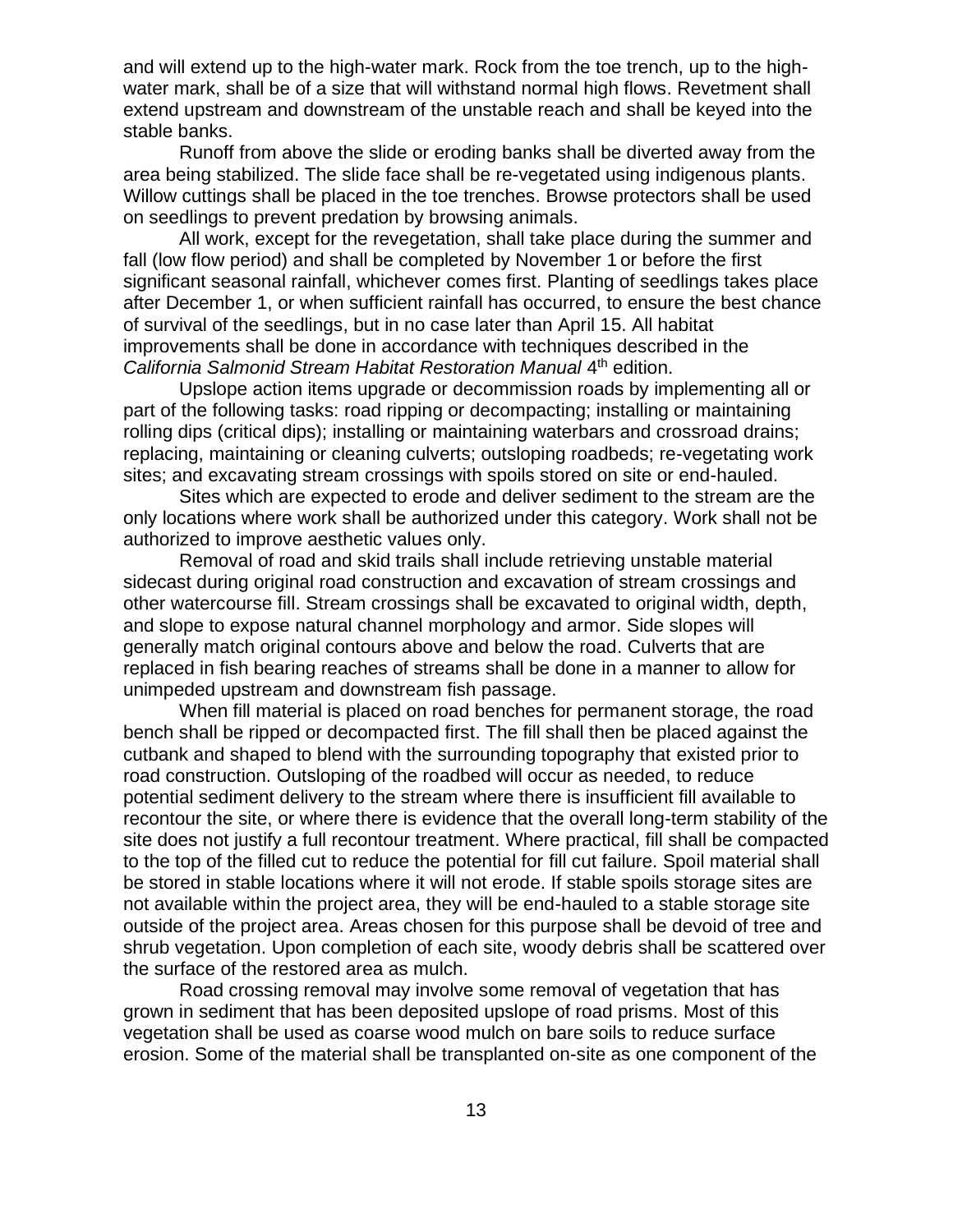restoration action items. In all cases, disruption of existing vegetation shall be minimized.

Culvert replacement requires diverting stream flow around the project site and excavating the existing culvert with heavy equipment. Normally concrete footings are constructed to support a new bottomless culvert or bridge. If appropriate, grade control structures are incorporated into the project area to prevent excessive downcutting of the stream. All work concerning culvert replacement shall be consistent with current CDFW and NOAA criteria concerning fish passage. Current NOAA fish passage guidelines can be found on the web at:

[http://www.westcoast.fisheries.noaa.gov/fish\\_passage/solutions/index.html.](http://www.westcoast.fisheries.noaa.gov/fish_passage/solutions/index.html) CDFW fish passage guidelines can be found in Volume II, Part IX of the *California Salmonid*  Stream Habitat Restoration Manual 4<sup>th</sup> edition, available at [http://www.dfg.ca.gov/fish/Resources/HabitatManual.asp.](http://www.dfg.ca.gov/fish/Resources/HabitatManual.asp)

Fish screens are constructed within existing irrigation diversions to prevent entrainment of juvenile salmon and steelhead trout. Fish screens are often composed of a concrete foundation and walls. A steel framework supports perforated screen panels with a mechanical cleaning system. A stream flow bypass carries the fish back to the stream. Current NOAA and CDFW fish screen criteria can be found in Volume I, Appendix S of the *California Salmonid Stream Habitat Restoration Manual*

4<sup>th</sup> edition. Appendix A contains a list of major action item titles, locations, and descriptions of work that shall be implemented at each site. The action item designs are reviewed by the CDFW and are implemented by grantees utilizing heavy equipment and some hand labor crews. During a pre-project inspection, the grantee

and the CDFW will tour the entire activity area and identify the sites and techniques necessary to carry out the recommendations. The site-specific recommendations shall be listed in an inspection report, which will be acknowledged by the grantee's signature, as a required element of the activity. The CDFW shall continue to inspect the work site during and after completion of the action item. All road upgrading, or decommissioning shall be done in accordance with techniques described in Volume II, Part X of the *California Salmonid Stream Habitat Restoration Manual 4 th edition*.

All culvert replacement projects shall be done in accordance with techniques and criteria consistent with current CDFW and NOAA guidelines concerning fish passage. Implementation of each major action item shall be conditioned and controlled to prevent any potentially significant impacts under CEQA.

Complete site plans and prescriptions for action and non-physical items located in Del Norte, Humboldt, Mendocino, and Siskiyou counties are available for review at the California Department of Fish and Wildlife, Northern Regional Office at 1455 Sandy Prairie Court, Suite J, Fortuna, California 95540. For an appointment to view this information, contact Senior Environmental Scientist, Trevor Tollefson at (707) 725-1072, Monday through Friday, between the hours of 9 a.m. and 4 p.m.

Complete site plans and prescriptions for action and non-physical items located in Sonoma county are available for review at the California Department of Fish and Wildlife, Bay Delta Region, office of Senior Environmental Scientist, Manfred Kittel, 32825 Cordelia Road, Suite 200 Fairfield, CA 94534. Appointments may be made by telephoning (707) 944-5522, Monday through Friday, between the hours of 9 a.m. and 4 p.m.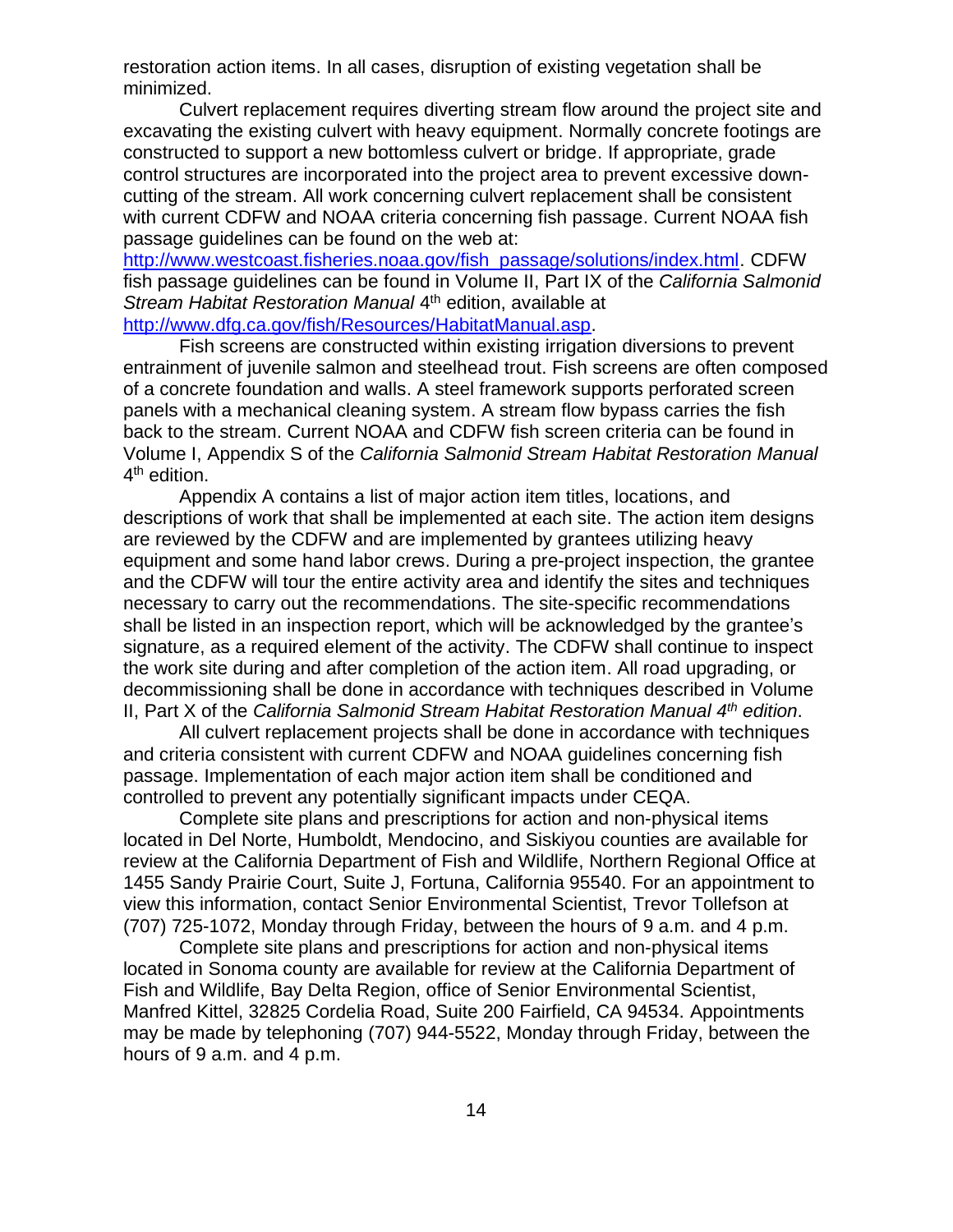Complete site plans and prescriptions for action and non-physical items in Orange, Los Angeles, Santa Barbara, and Ventura counties are available for review at the California Department of Fish and Wildlife, South Coast Region, office of Senior Environmental Scientist, Mary Larson, 4665 Lampson Ave, Suite C, Los Alamitos, California 90720 and 1933 Cliff Drive, Suite 9, Santa Barbara, CA 93109. Appointments may be made by telephoning (562) 342-7186, Monday through Friday, between the hours of 9 a.m. and 4 p.m.

#### **Environmental Assessment of Each Major Action Item**

Each action item is assigned to the appropriate category using the established criteria for each category. The work to be completed for each action item is carefully evaluated to make this determination. Once this evaluation process is completed, the action items described under the Restoration Element - Major Action Items section, are subjected to a systematic environmental analysis. This analysis ultimately prescribes site-specific conditions, which must be applied in order to avoid potentially significant negative effects on the environment, including such effects on endangered, rare, or threatened species and their habitat.

First, major action items listed in Appendix A shall comply with CDFW policies to protect rare, endangered, and listed animal species. A review of the CDFW's CNDDB for the entire seven-county project location indicated which animal species found on a State or Federal special status list may be present at the work sites. This site-specific information is also attached to each statement of work in Appendix A. Mitigation measures to avoid impacts to these species are presented along with other mitigation measures in Appendix B; Mitigation Measures, Monitoring and Reporting Program. In the absence of site-specific information, species identified as having potential to be affected at a work site shall be assumed present at the work site and mitigation measures to avoid impact to that species shall be implemented. Any sitespecific surveys to confirm the presence, or absence, of a listed animal species at a work site will be performed by qualified biologists according to protocols described in Appendix B. Lake and Streambed Alteration Agreements and grants for each site shall be conditioned to avoid impacts to any special status species that could potentially be affected at that site. The CDFW shall ensure that the grantee or responsible party is aware of all specific conditions that apply to their work site. In addition, the CDFW shall inspect the work site before, during, and after completion of the action item to ensure compliance with mitigation measures to avoid potential impacts to endangered, rare, or threatened species. Any violation of the specific recommendations shall be immediately rectified. Failure or inability to rectify a particular recommendation will cause all work to cease at that site until a remediation plan is developed.

Second, major action items listed in Appendix A shall comply with CDFW policies to conduct rare plant surveys. A qualified botanist shall be contracted by the grantee to complete the surveys using standard protocols. Rare plant surveys shall be conducted following the Protocols for Surveying and Evaluating Impacts to Special Status Native Plant Populations and Sensitive Natural Communities (California Department of Fish and Wildlife, 2018), Appendix C. A review of the CDFW's current California Natural Diversity Data Base (CNDDB) for each project located in the entire seven-county programmatic project area is attached to the statement of work for each major action item listed in Appendix A. These reviews indicate which plant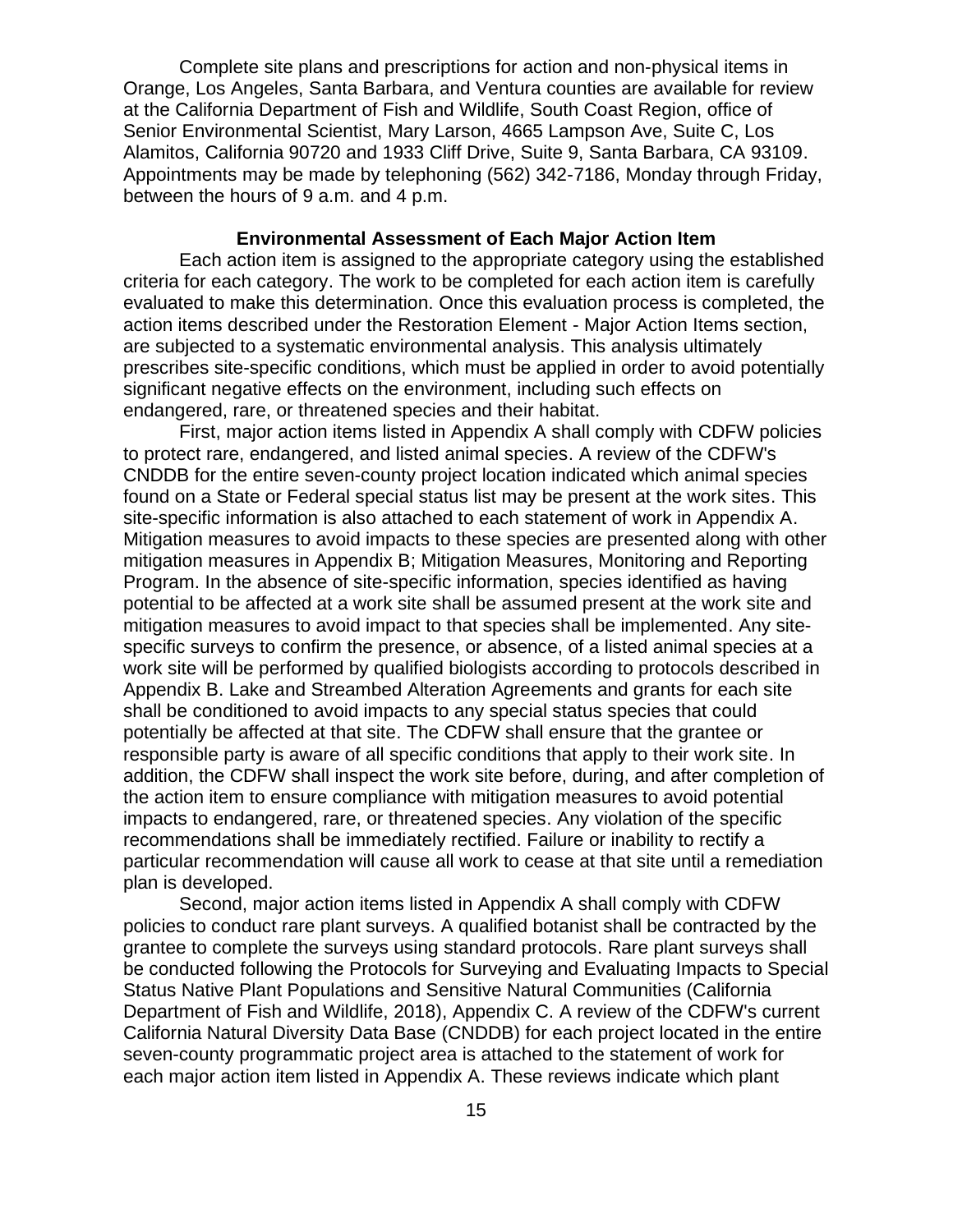species found on a State or Federal special status list could potentially be affected at the work sites. Rare plant surveys shall be completed prior to any ground disturbing activities. If any potentially significant impact cannot be avoided, the action item shall not be implemented. Any site-specific recommendations made by a CDFW biologist, or other qualified biological consultant, to avoid any potentially significant impacts shall become part of the work plan and incorporated into the measures required in the issued Lake and Streambed Alteration Agreement (Fish and Game Code § 1600 et seq.). The CDFW's grant managers shall ensure that the grantee or responsible party is aware of, and implements, these site-specific conditions during routine inspections. The CDFW shall inspect the work site before, during, and after completion of the action item. Any violation of the specific recommendations shall be immediately rectified. Failure, or inability, to rectify a particular recommendation shall cause all work to cease until a remediation plan is developed that avoids the potentially significant impact.

Third, all major action items listed in Appendix A shall comply with CDFW policies to conduct cultural resource surveys, including archaeological or paleontological surveys (if necessary). A qualified cultural resource specialist(s) shall be contracted by the grantee to complete the surveys using standard protocols. Research shall be done on available cultural data repositories and a review of cultural resources with regional experts to identify possible areas of importance within the seven-county programmatic project area will occur. Site-specific detailed research shall be done for projects sites deemed likely to encounter cultural resources (Appendices C & D). Review of cultural surveys shall be completed prior to any ground disturbing activities. If any potentially significant impact cannot be avoided, the action item shall not be implemented. Any site-specific recommendations made by a qualified cultural specialist, to avoid any potentially significant impacts shall become part of the work plan and incorporated into the measures required in the issued Lake and Streambed Alteration Agreement (Fish and Game Code § 1600 et seq.). The CDFW's grant managers shall ensure that the grantee or responsible party is aware of, and implements, these site-specific conditions during routine inspections. The CDFW shall inspect the work site before, during, and after completion of the action item. Any violation of the specific recommendations shall be immediately rectified. Failure, or inability, to rectify a particular recommendation shall cause all work to cease until a remediation plan is developed that avoids the potentially significant impact.

Through careful design, scheduling, and monitoring, all potentially significant impacts associated with the action items shall be avoided or mitigated to below a level of significance under CEQA. To ensure that each action item adheres to avoidance and mitigation measures, a CDFW grant manager is assigned to each action item. Additional details regarding implementation of action items, including required mitigation measures, are detailed in the environmental checklist section below.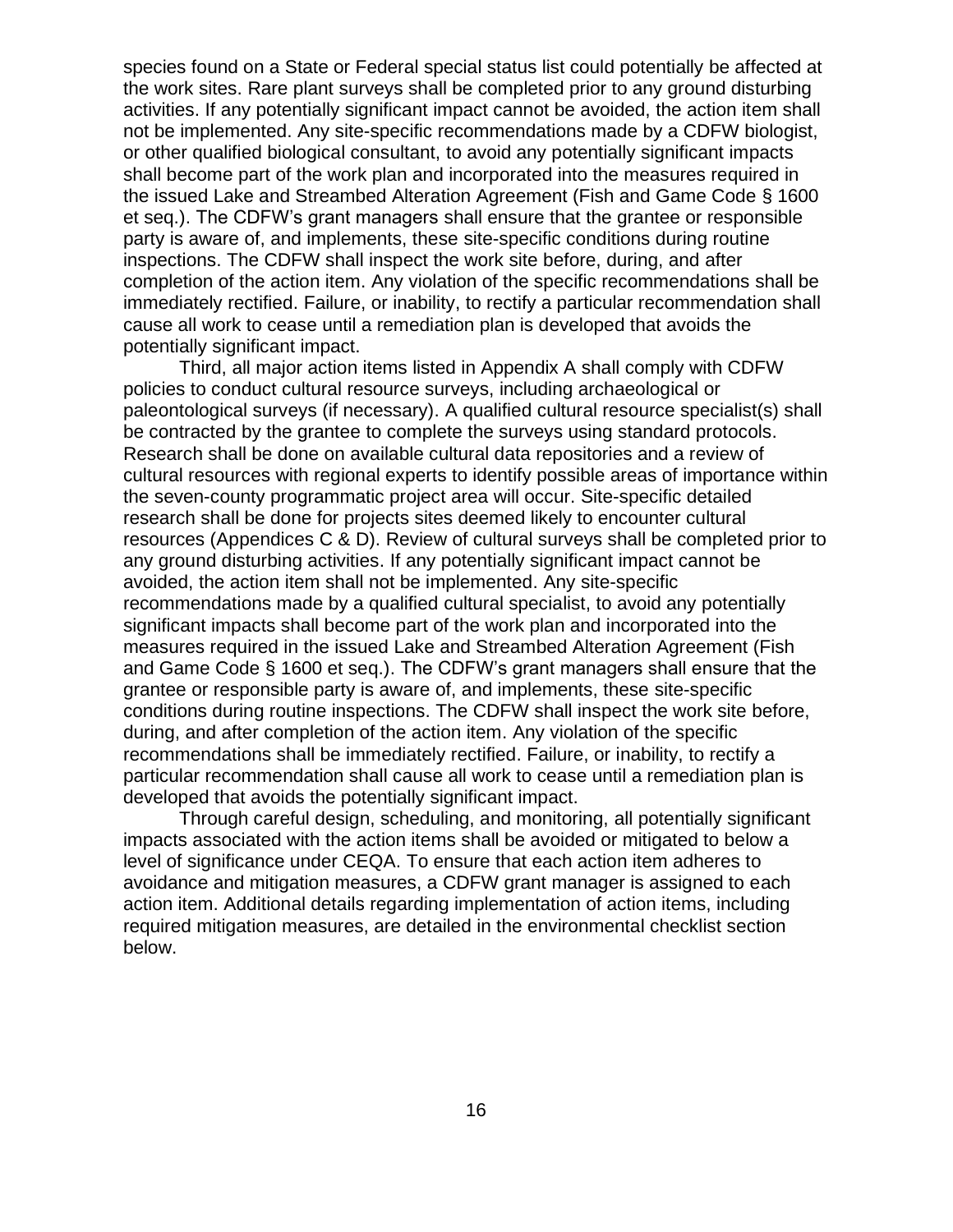## **Monitoring**

Project monitoring is considered an important element in the activity development and implementation process. The monitoring process provides performance control during the activity and helps provide a measure of the benefits, insight, and guidance for future projects.

Activity during implementation is overseen by a CDFW grant manager and is geared to ensure that all regulatory environmental issues are strictly addressed including air, water, and avoiding impacts to sensitive plant and animal species. During implementation, activities are carefully monitored to make sure plans are followed and that the correct materials and techniques are used so that the objectives of the activities are met while protecting the environment.

Post-activity monitoring begins with information collected immediately after the activity is completed and documents whether the project was completed as designed and according to grant specifications. This information includes documenting the exact location where the activity has occurred with reference points and survey marks. Final project reports should contain "as-built" descriptions with design drawings and photographs (both before and after the activity) are collected. A complete activity description including the objectives of the activity must be retained.

The next phase of post-activity monitoring is designed to assess the efficacy of the project and shall occur within one to three years after an action item is complete. The CDFW shall randomly select ten percent of the action items within each project work type for effectiveness/validation monitoring. A random sample, stratified by project type and region, shall be chosen from the pool of new restoration projects approved for funding each year. This evaluation shall be recorded on standard project evaluation forms. Effectiveness monitoring addresses the physical response associated with an activity, while validation monitoring evaluates fish response to the project. Pre-treatment monitoring shall be performed for newly selected projects, and post-treatment monitoring shall be performed within three years following project completion.

Complete monitoring specifications can be found in Volume I, Part VIII of the California Salmonid Stream Habitat Restoration Manual 4<sup>th</sup> edition (Flosi et al 2010) [\(http://www.dfg.ca.gov/fish/Resources/HabitatManual.asp\)](http://www.dfg.ca.gov/fish/Resources/HabitatManual.asp). Additional details on monitoring and reporting requirements are presented in Appendix B.